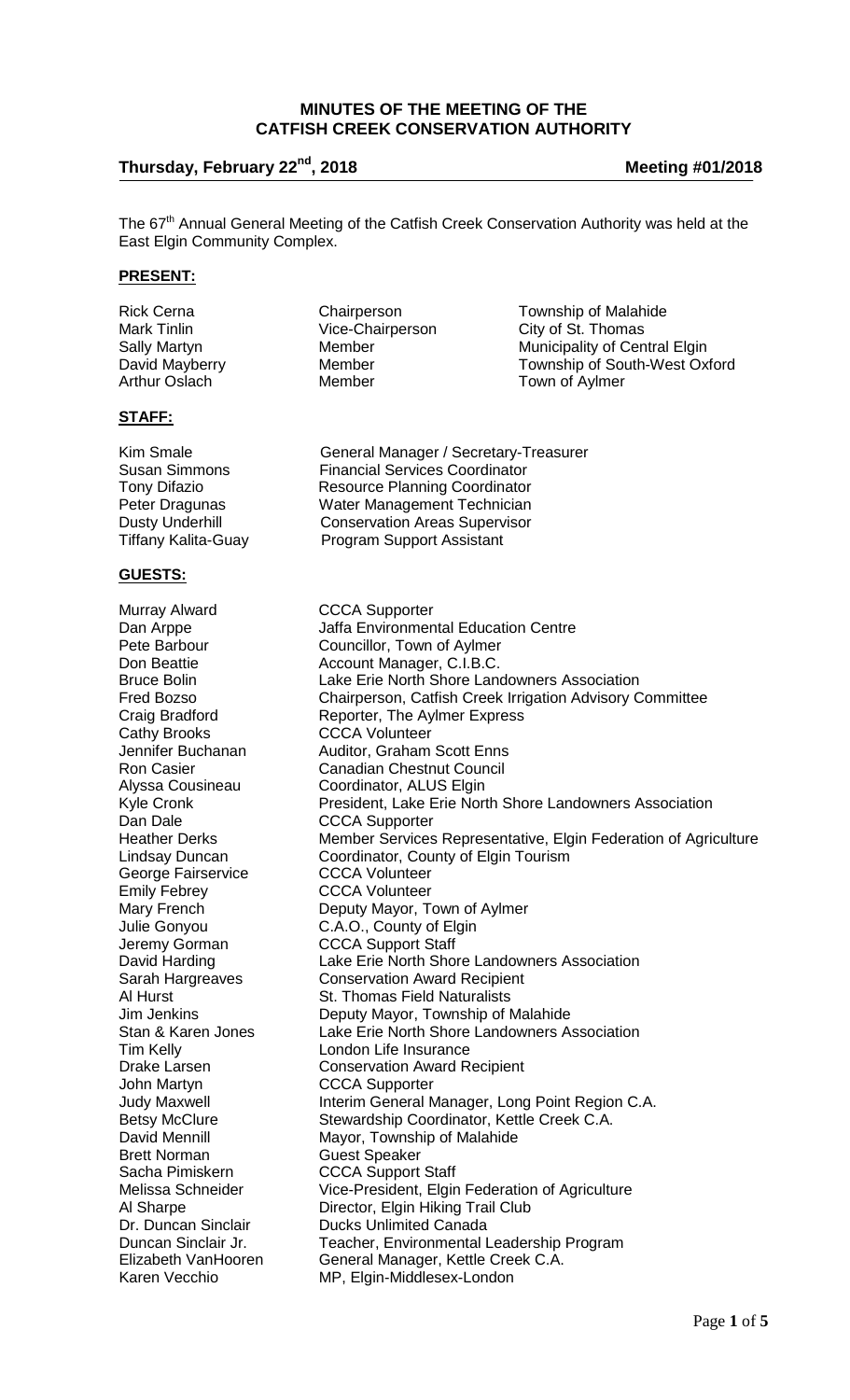Mark Wales<br>
Steve Walsh Mark ALUS Representative. Elgin Federation of Agric ALUS Representative, Elgin Federation of Agriculture Robyn Whaley **Recipient, Student Scholarship Award**<br>Cassandra Young **Recipient, Fanshawe Cooperative Educ** Student, Fanshawe Cooperative Education Placement

## **WELCOME / CALL TO ORDER:**

Chairperson Cerna welcomed everyone to the 67<sup>th</sup> Annual General Meeting of the Catfish Creek Conservation Authority and called the proceedings to order at (2:00 p.m.).

#### **ADOPTION OF AGENDA:**

| Motion # 01/2018 | D. Mayberry | A. Oslach | <b>CARRIED</b> |
|------------------|-------------|-----------|----------------|
|------------------|-------------|-----------|----------------|

That, the Agenda for the Annual General Meeting be adopted as circulated.

#### **DISCLOSURE OF PECUNIARY INTEREST:**

No one had a pecuniary interest to disclose at this time.

#### **INTRODUCTIONS:**

Chairperson Cerna introduced the Catfish Creek Conservation Authority Board of Directors, Staff, and Special Guests in attendance.

Member Mayberry, the current Mayor of the Township of South-West Oxford and the Warden of Oxford County asked for the opportunity to say a few words about his predecessor Councillor Anne Vanhoucke who passed away suddenly on December 22<sup>nd</sup>, 2017. Anne was the elected representative from the Township of South-West Oxford on the CCCA Board of Directors since 2004.

#### **ADOPTION OF MINUTES:**

| Motion # 02/2018 | A. Oslach | D. Mayberry | <b>CARRIED</b> |
|------------------|-----------|-------------|----------------|
|------------------|-----------|-------------|----------------|

That, the Minutes of Full Authority meeting # 10/2017 (December 15, 2017), be accepted as circulated.

Motion # 03/2018 S. Martyn M. Tinlin M. Tinlin CARRIED

That, the Minutes of Personnel / Finance Committee meeting # PF 01/2018 (February 01, 2018), be accepted as circulated.

Motion # 04/2018 A. Oslach S. Martyn S. Martyn

That, the Minutes of Interview Committee meeting # IC 01/2018 (February 09, 2018), be accepted as circulated.

## **2017 AUDITED FINANCIAL STATEMENTS:**

Jennifer Buchanan of Graham Scott Enns LLP Chartered Accountants presented the 2017 Financial Statements and Auditor's Report for the Catfish Creek Conservation Authority.

She stated that the Financial Statements present fairly, in all material respects, the statement of financial position of the CCCA as at December 31, 2017, and the statements of operations and accumulated surplus, changes in net assets, and cash flow for the year then ended in accordance with Canadian accounting standards for public sector entities.

The audience was advised that full copies of the Financial Statements are available at the CCCA Office upon request.

Motion # 05/2018 D. Mayberry M. Tinlin CARRIED

That, the Financial Statements of the Catfish Creek Conservation Authority and Audit Findings Letter prepared by Graham Scott Enns LLP, as at December 31, 2017, be adopted as circulated.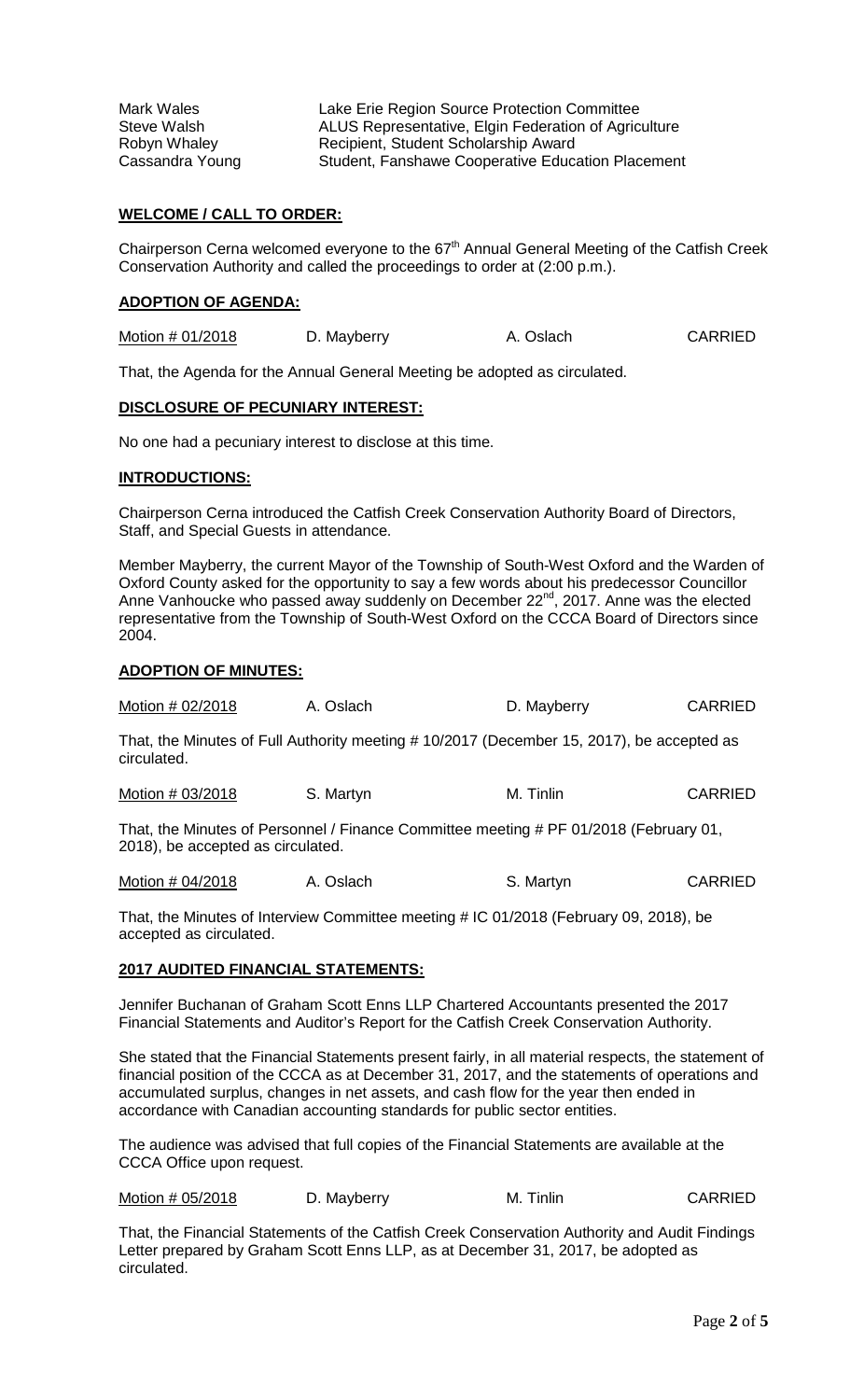## **CHAIRPERSON'S MESSAGE:**

Chairperson Cerna presented the Annual Chairperson's Message to the audience. A condensed version is included on the first page of the 2017 Annual Report.

## **ANNUAL REPORT PRESENTATION:**

The General Manager / Secretary-Treasurer presented the 2017 Annual Report. He mentioned the largesse of community support and involvement the CCCA received over the past year. He also thanked the staff from the CCCA and the Township of Malahide for their efforts during the two (2) recent flood events in Port Bruce.

Motion # 06/2018 D. Mayberry A. Oslach CARRIED

That, the 2017 Annual Report be adopted as presented.

## **ELECTION OF OFFICERS:**

Susan Simmons, Financial Services Coordinator of the CCCA was asked to conduct the elections for Chairperson and Vice-Chairperson for the year 2018.

Ms. Simmons reviewed the election procedures and declared all offices vacant. She then read the names of the current members eligible to vote and asked for the appointment of two (2) scrutineers in the event of an election.

Motion # 07/2018 S. Martyn M. Tinlin CARRIED

That, Elizabeth VanHooren and Judy Maxwell act as scrutineers in the event of an election; and further,

That, the scrutineers distribute ballots to the eligible voting members, tabulate and report the results of the vote, and destroy all ballots.

Ms. Simmons called for nominations for the position of Chairperson of the CCCA for 2018.

Arthur Oslach nominated Rick Cerna.

Nominations for the position of Chairperson were called for a second and third time.

Motion # 08/2018 A. Oslach D. Mayberry CARRIED

That, nominations for the position of Chairperson be closed.

Rick Cerna was acclaimed Chairperson for 2018.

Ms. Simmons called for nominations for the position of Vice-Chairperson of the CCCA for 2018.

Sally Martyn nominated Mark Tinlin.

Ms. Simmons called for nominations a second and third time.

Motion # 09/2018 D. Mayberry A. Oslach CARRIED

That, nominations for the position of Vice-Chairperson be closed.

Mark Tinlin was acclaimed Vice-Chairperson for 2018.

Rick Cerna assumed the Chair to continue the meeting.

#### **GUEST SPEAKER:**

Vice-Chairperson Tinlin introduced Brett Norman from the Nature Conservancy of Canada as the Guest Speaker.

Mr. Norman began his presentation by providing the audience with some background information about himself and the Nature Conservancy of Canada (NCC). Founded in 1962, the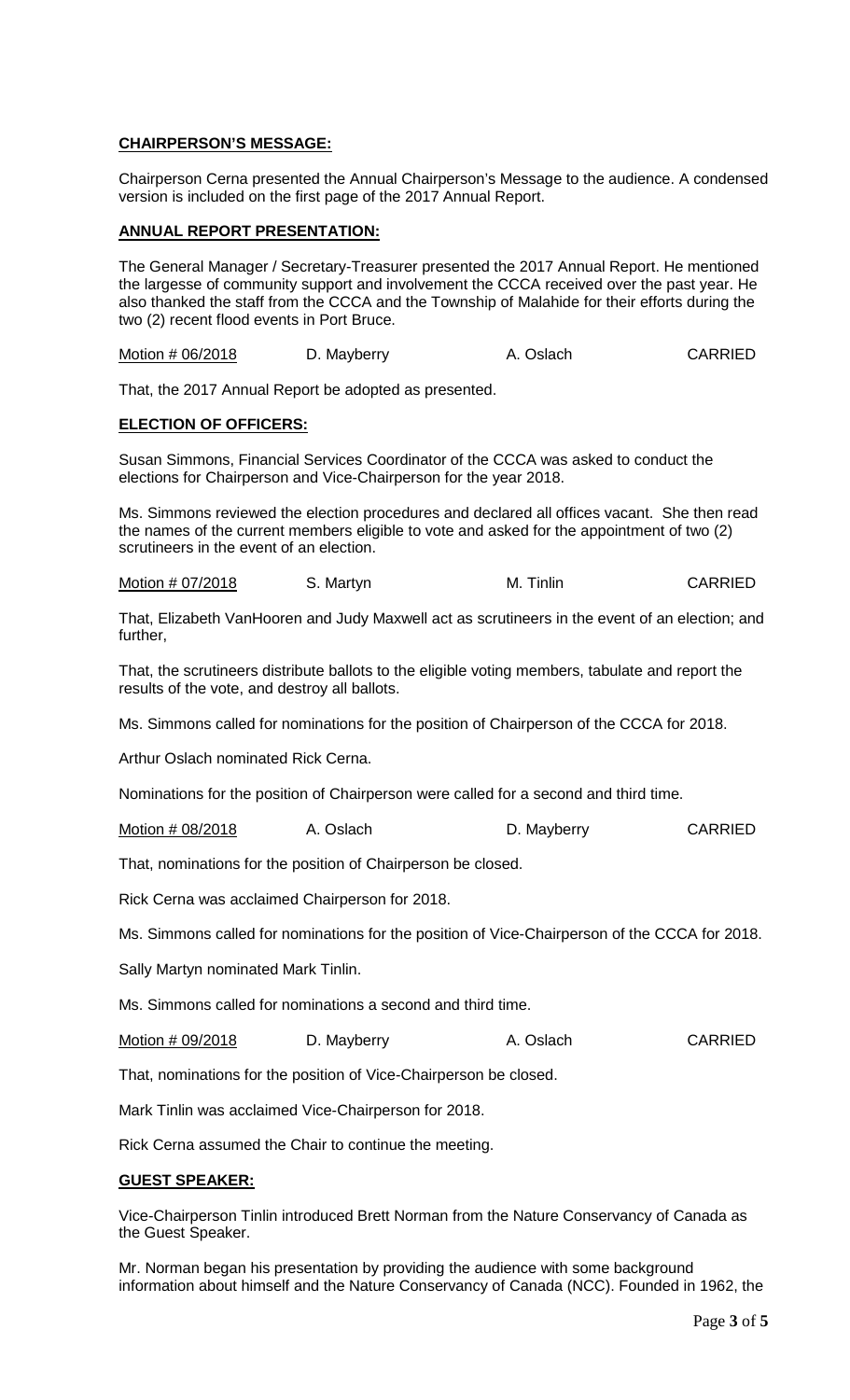NCC has helped conserve 1.1 million hectares of ecologically significant land across the country, protecting habitat for over 200 of Canada's most endangered species. Brett then talked about the Southern Norfolk Sand Plain Natural Area Conservation Plan that he has been involved with during his time with NCC. He noted the land acquisition, field restoration and research activities being implemented on the properties that are now owned and managed by the NCC.

Vice-Chairperson Tinlin thanked Brett for his talk and presented him with a small token of appreciation on behalf of the Conservation Authority

## **STUDENT SCHOLARSHIP AWARD:**

Member Mayberry presented the 16<sup>th</sup> Annual Catfish Creek Conservation Authority Scholarship Award to Robyn Whaley. Robyn plans on continuing her post-secondary education in the field of wildlife biology and conservation at the University of Guelph in September, 2018.

## **CONSERVATION AWARD:**

Member Martyn was called upon to present the Conservation Award to Drake Larsen and Sarah Hargreaves in recognition of their conservation efforts on their 50 - acre Three Ridges Ecological Farm located in the Township of Malahide. Drake and Sarah have undertaken several environmental projects on their property including the creation of a series of wetlands and grassed swales, planting tallgrass prairie and nut trees, and invasive species control. Drake is a farmer liaison for the Alternative Land Use Services (ALUS) Elgin Program and Sarah is the current Program Manager for the Ecological Farmers of Ontario.

## **CERTIFICATES OF RECOGNITION:**

Member Oslach presented Certificates of Recognition to the following Board Member and Staff for their important contributions to the CCCA.

- **•** 10 Years Sally Martyn, Board Member
- **•** 10 Years Peter Dragunas, Water Management Technician
- **•** 15 Years Tony Difazio, Resource Planning Coordinator
- **•** 20 Years Susan Simmons, Financial Services Coordinator
- **•** 40 Years Kim Smale, General Manager / Secretary-Treasurer

## **OTHER BUSINESS:**

| Motion # 10/2018 | D. Mayberry | A. Oslach | <b>CARRIED</b> |
|------------------|-------------|-----------|----------------|
|------------------|-------------|-----------|----------------|

That, Rick Cerna, Chairperson, Mark Tinlin, Vice-Chairperson, and Kim Smale, General Manager / Secretary-Treasurer, be designated as Signing Officers for Authority business in the year 2018; and further,

That, Susan Simmons, Financial Services Coordinator, be assigned with signing authority for payroll items and utility accounts; and further,

That, the borrowing maximum for 2018 be up to the sum of \$175,000.00.

| Motion # 11/2018 | M. Tinlin | S. Martyn | <b>CARRIED</b> |
|------------------|-----------|-----------|----------------|
|------------------|-----------|-----------|----------------|

That, the Canadian Imperial Bank of Commerce, Aylmer Branch, be appointed the Authority's banking institution for the year 2018.

Motion # 12/2018 A. Oslach M. Tinlin CARRIED

That, Steve Gibson, Elgin County Solicitor, be appointed as the Authority's Solicitor for the years 2018 and 2019 to deal with matters of litigation; and further,

That, Kim Bowsher of Bowsher + Bowsher be appointed to deal with matters of real estate for the year 2018.

| Motion #13/2018 | M. Tinlin | S. Martyn | <b>CARRIED</b> |
|-----------------|-----------|-----------|----------------|
|-----------------|-----------|-----------|----------------|

That, Graham Scott Enns LLP Chartered Accountants be appointed as the Authority's Auditor for the year 2018.